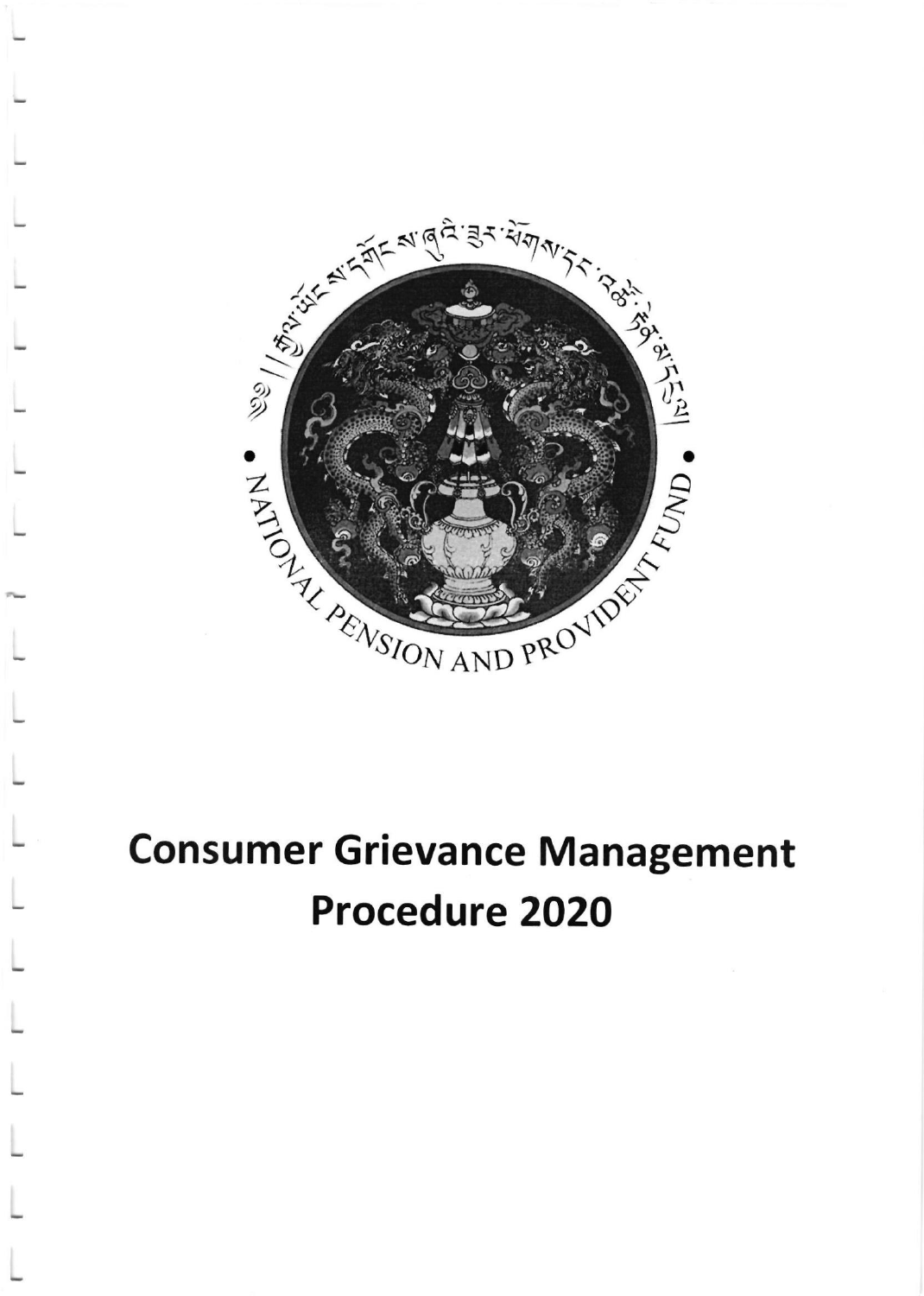### Foreword

National Pension and Provident Fund (NPPF) is committed to providing high quality and value for money services to our members and clients. The very existence of NPPF is because of the presence of our members and clients and therefore, each one of us in NPPF. Therefore, satisfying the expectations of our members and customers should be at our heart while delivering services. However, there could be occasions, where our services have not met customer's expectations Therefore, it is essential to have a system where our clients could provide their feedbacks on our services and products.

This customer grievance management procedure is to give members and customers the platform to provide their valuable feedbacks or suggestions on our products and services. These procedures and processes are intended to record customer's feedbacks/suggestions and analyze for handling them for enhancing NPPF's services.

All feedbacks on NPPF should be given due considerations in an equitable, objective and timely manner

The redressal system should be reviewed whenever necessary by the Consumer Protection Unit and approved by the management. The cEo shall be responsible for implementation of this procedure.

 $\mathcal{L}$  $202$  $\Omega$  Dyne of  $\Omega$  Drukpal  $\Omega$ **Chief Executive Officer**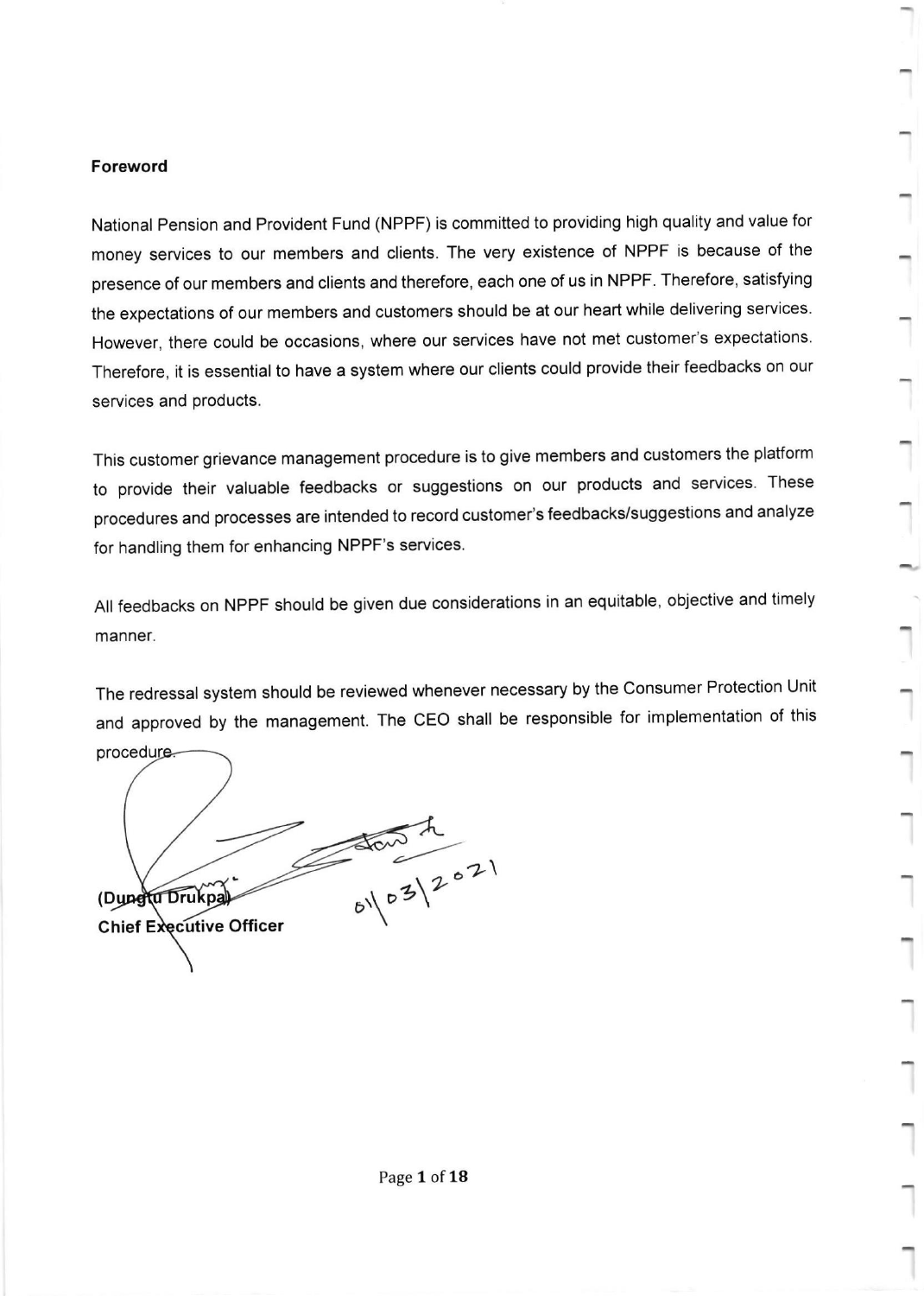## Table of Contents

| Annexure B: Customer Complaint Form to be filled up by the NPPF officer performing the case study |
|---------------------------------------------------------------------------------------------------|
| Annexure C: Daily complaint log to be maintained by the Customer Care Center 17                   |

Page 2 of 18

 $\bar{\sigma}$ 

 $\n 5'$